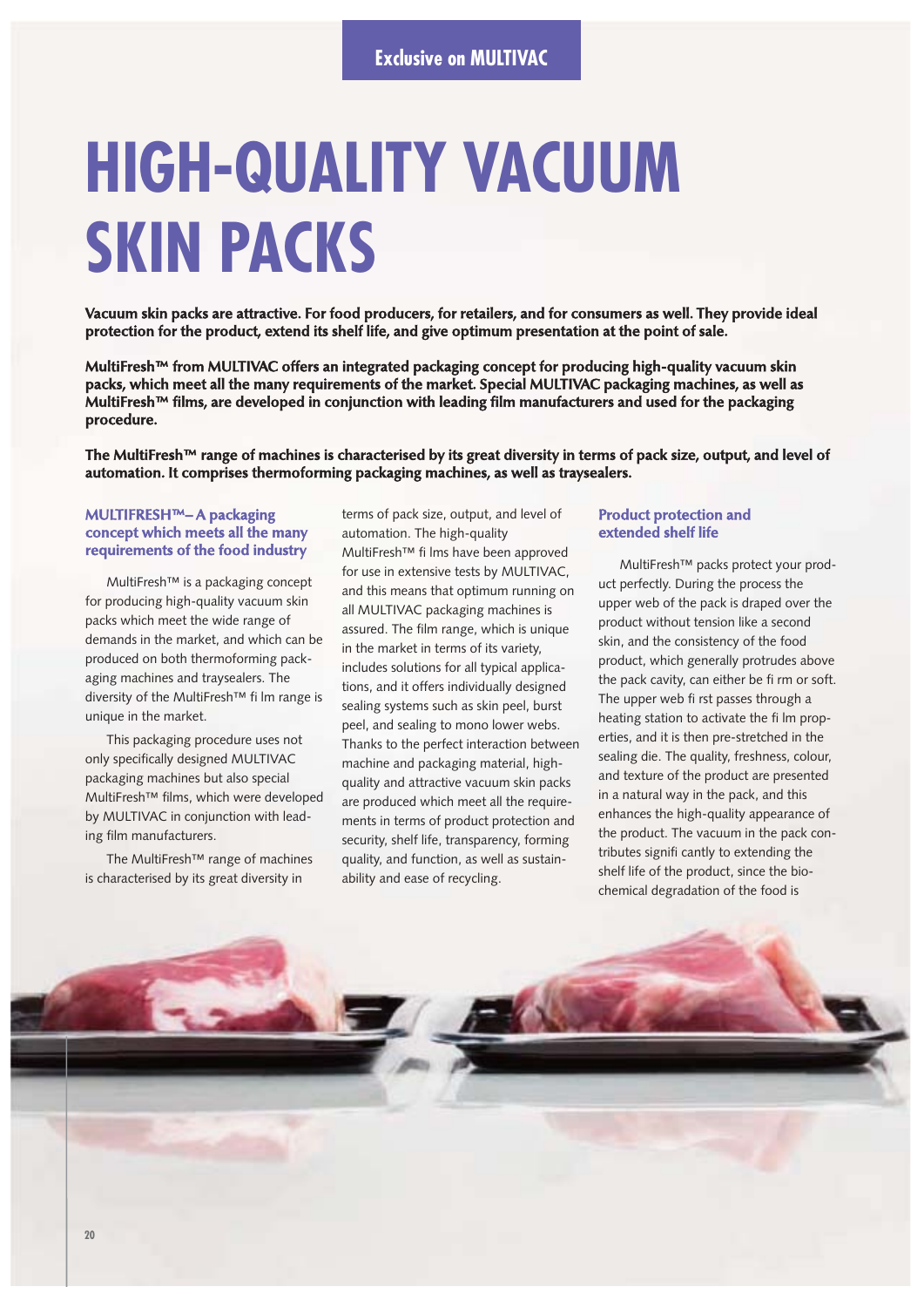slowed down by the removal of atmosphere from the pack. The escape of liquid from the product is also reduced thanks to the allover sealing of the upper web to the lower web or tray. The product is fi xed securely to the base of the pack or tray, so that it can not slide around, and it can be presented at the point of sale as either a stand-up pack, a hanging pack, or a conventional horizontal pack. If vacuum skin packs are stored in the freezer, they also provide reliable protection against freezer burn.

MultiFresh™ upper webs are designed for different product shapes and heights, and they are available in various standard thicknesses. Upper webs with increased mechanical properties are generally used for packing products with sharp edges, such as lamb and pork chops or seafood. Films with a soft-peel function are ideal for packing dry products, such as slices of ham, salami, or cheese. Films with a hard-peel function are used for packing those products, from which liquid can escape. MULTIVAC is one of

the few suppliers capable of offering special fi lms for particular market requirements, such as a fi lm with a high oxygen permeability, which complies with the FDA regulations and is prescribed in the USA for packing fresh fish.

The MultiFresh™ range of lower webs consists of composite films of different polymers and covers a wide spectrum in terms of their mechanical and barrier properties. The lower webs can be selected from various colours, thicknesses, and easy-peel properties. Metallised versions are also available, and the fi lms can be printed to individual requirements. It is also possible to apply decorative, price or promotional labels to the packs, as well as printing variable product information or production data, which can be changed manually or automatically.

### **SUSTAINABILITY AND RECYCLABILITY**

MULTIVAC has also developed an innovative packaging concept with its PaperBoard, which is in tune with the

trend for recyclable packaging and also meets the high requirements of the food industry. A wide range of solutions are already available for producing skin packs on thermoforming packaging machines or traysealers from materials, which are based on paper fibre. The spectrum of material solutions ranges from formable paper through to fl at cardboard and board trays. Packaging materials with various grammages and different sealing or barrier layers can be run with a high level of effi ciency. The packs can be designed in such a way that the end user is able to separate the cardboard backing from the plastic barrier layer and then put it into the paper recycling. The MULTIVAC range of differentiated materials is complemented by sealing systems which allow mono materials to be run as lower webs - for example for the sealing of skin films to mono APET trays.

#### **High level of transparency**

The special MultiFresh™ films combine functional benefi ts with outstanding

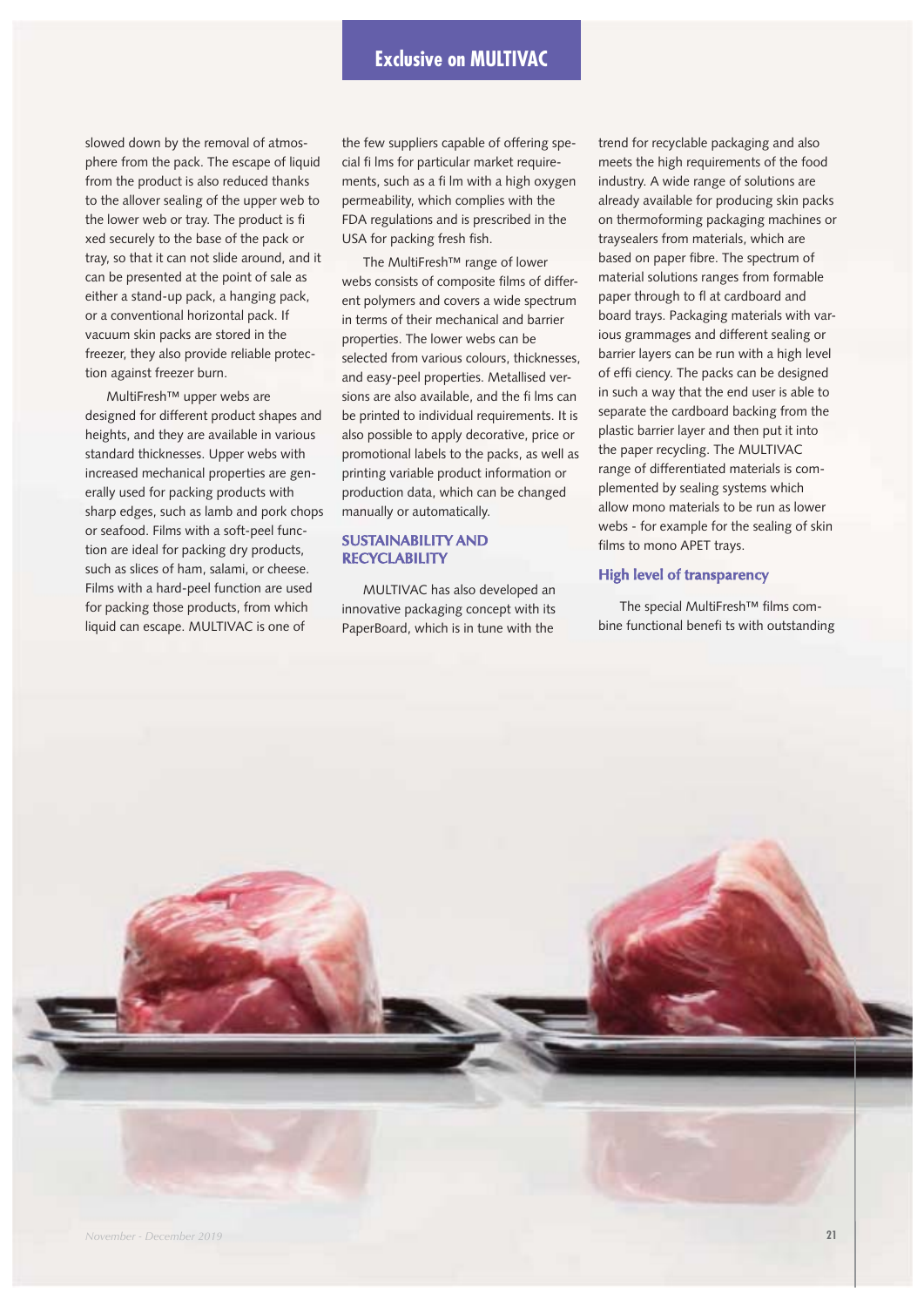visual properties. A feature of the packs is their high level of transparency and brilliant shine - which means the packs meet the high expectations of retailers and consumers. The packs give a very good view of the product and offer an indication to the consumer of the quality and nature of the product. Does the product look appetising and fresh? Is it exactly the piece of meat the consumer wants? How many slices of cheese are in the pack? In short: Transparent packs enjoy a high level of credibility and create trust with consumers.

#### **Design, function, and flexibility**

It is not only the material, but also the design of a pack, which has a crucial infl uence on the security of the pack. Consumer behaviour is also very largely infl uenced by the design of the pack. An attractive pack appearance and good functionality underline the quality of a brand and help consumers to differentiate between products at the point of sale.

Whereas suitably dimensioned standard trays in different designs and materials are used for producing vacuum skin

packs on traysealers, the thermoforming process with material from the roll allows the pack features to be designed more individually. For example, these can have a special rib or radius design and an embossed base or other features to improve the stability of the pack, as well as contributing to the visual appearance and brand profi le. As well as packs with rounded corners, it is also possible to produce packs with individually designed contours.

MultiFresh™ films also have outstanding soft-peel properties, so that they can be opened easily. In addition to opening aids, an increasingly important role in pack design is being played by portionrelated features – particularly in regard to demographic developments and the increasing need to tailor products to the requirements of social groups, such as best agers and single-person households. MultiFresh™ packs can be designed to appeal to different target groups, by enhancing them with colours, metallising, printed designs, labels, and even sensory effects such as embossing, so that they are attractive, needs-based, and informative to the particular consumer.

#### **A particularly cost-effective solution: MULTISKIN™**

When it comes to packing sliced products with a maximum height of 10 mm, MULTIVAC can offer with MultiSkin™ a simple vacuum skin system which operates without upper web heating and is particularly cost-effective. It can be produced on the R 105, R 126, R 145, R 245 and R 535 thermoforming packaging machines. In addition to this, MultiSkin™ packs for product protrusion heights of maximum 20 mm, such as bacon slices, can be produced on the R 265 and R 565 thermoforming packaging machines. The process is also suitable for food products where there is a tendency for juice to escape, or which have increased shelf life requirements. Perimeter sealing along the pack contour provides additional pack security and ensures an attractive appearance is achieved. The pack can also be opened very simply by means of an integrated easy-open corner. A wide spectrum of suitable skin films, including high-gloss and metallised surfaces, are available for the different pack design options.